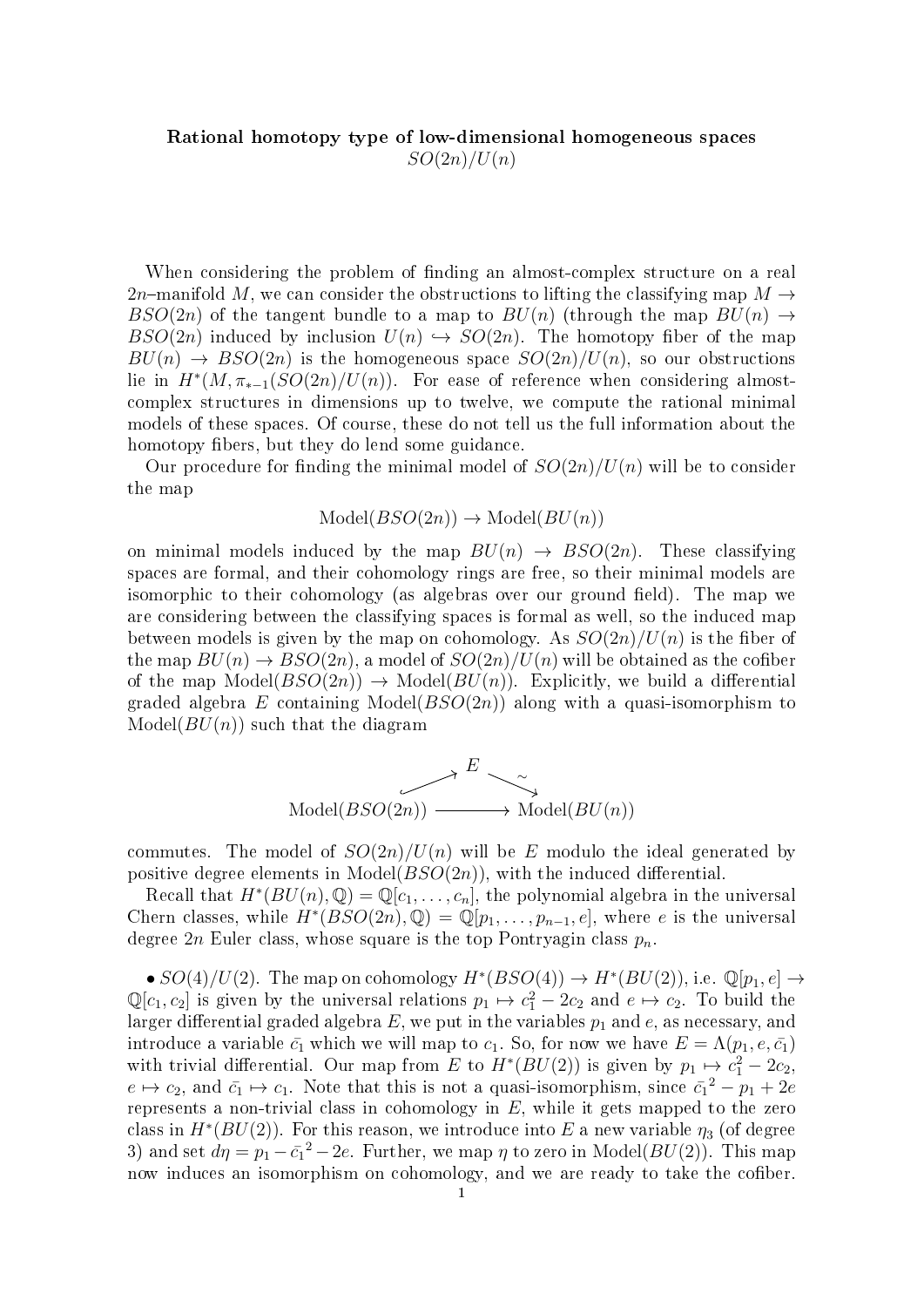The model of  $SO(4)/U(2)$  is given by

$$
\frac{\Lambda(p_1, e, \bar{c}_1, \eta, dp_1 = de = d\bar{c}_1 = 0, d\eta = \bar{c}_1^2 - p_1 + 2e)}{ideal(p_1, e)} = \Lambda(\bar{c}_1, \eta_3, d\bar{c}_1 = 0, d\eta = \bar{c}_1^2),
$$

which is the minimal model of  $S^2$ . Therefore  $SO(4)/U(2) \cong_{\mathbb{Q}} S^2$ . (In fact, there is a diffeomorphism to the two-sphere.)

•  $SO(6)/U(3)$  The map on cohomology  $H^*(BSO(6)) \to H^*(BU(3))$ , i.e.

$$
\mathbb{Q}[p_1, p_2, e] \to \mathbb{Q}[c_1, c_2, c_3]
$$

is given by  $p_1 \mapsto c_1^2-2c_2, p_2 \mapsto c_2^2-2c_1c_3, e \mapsto c_3$ . Build E by putting in  $p_1, p_2, e$ , along with a  $\bar{c_1}$  to map to  $c_1$ . Note that now  $\bar{c_1}^2 - p_1$  in E is mapped to  $c_2$  in  $H^*(BU(3))$ . (The variables coming from  $H^*(BSO(6))$  have to get mapped to what their images under the map  $H^*(BSO(6)) \to H^*(BU(3))$  for the diagram to commute.) Now observe that we have a non-trivial cohomology class  $(\bar{c_1}^2 - p_1)^2 - p_2 - 2 \bar{c_1} e$  mapping to zero in  $H^*(BU(3))$ . We thus introduce a variable  $\eta_7$  into E such that  $d\eta =$  $(\bar{c_1}^2 - p_1)^2 - p_2 - 2\bar{c_1}e$ , and map  $\eta$  to zero in  $H^*(BU(3))$ . This map is now induces an isomorphism on cohomology, and we have that a model of  $SO(6)/U(3)$  is

$$
\frac{\Lambda(p_1, p_2, e, \bar{c}_1, \eta_7, d\eta = (\bar{c}_1^2 - p_1)^2 - p_2 - 2\bar{c}_1 e)}{ideal(p_1, p_2, e)} = \Lambda(\bar{c}_1, \eta_7, d\eta = \bar{c}_1^4),
$$

which is the minimal model of  $\mathbb{CP}^3$ . So,  $SO(6)/U(3) \cong_{\mathbb{Q}} \mathbb{CP}^3$ . These two manifolds are in fact diffeomorphic.

•  $SO(8)/U(4)$ . The map on cohomology  $H^*(BSO(8)) \to H^*(BU(4))$ , i.e.

$$
\mathbb{Q}[p_1, p_2, p_3, e] \to \mathbb{Q}[c_1, c_2, c_3, c_4]
$$

is given by

$$
p_1 \mapsto c_1^2 - 2c_2,
$$
  
\n
$$
p_2 \mapsto c_2^2 + 2c_4 - 2c_1c_3,
$$
  
\n
$$
p_3 \mapsto c_3^2 - 2c_2c_4,
$$
  
\n
$$
e \mapsto c_4.
$$

Build E by placing  $p_1, p_2, p_3, e$  in it and introducing a  $\bar{c}_1$  and a  $\bar{c}_3$  to map  $c_1$  and  $c_3$ respectively. Note that  $\frac{1}{2}\bar{c_1}^2 - p_1$  maps to zero, and so we have non-trivial cohomology classes in E given by  $\frac{1}{4}(\bar{c}_1 - p_1)^2 + 2e - 2\bar{c}_1\bar{c}_3 - p_2$  and  $\bar{c}_3^2 - \frac{1}{4}$  $\frac{1}{4}(\bar{c_1}^2 - p_1)e$  that should not be there. So, we introduce variables  $\eta_7$  and  $\eta_{11}$  to kill these classes, and map them to zero. Now our map is a quasi-isomorphism, and we have that a model of  $SO(8)/U(4)$  is given by

$$
\frac{\Lambda(p_1, p_2, p_3, e, \bar{c}_1, \bar{c}_3, \eta_7, \eta_{11}, \ d\eta_7 = \frac{1}{4}(\bar{c}_1 - p_1)^2 + 2e - 2\bar{c}_1\bar{c}_3 - p_2, d\eta_{11} = \bar{c}_3^2 - \frac{1}{4}(\bar{c}_1^2 - p_1)e)}{\text{ideal}(p_1, p_2, p_3, e)} \\
= \Lambda(\bar{c}_1, \bar{c}_3, \eta_7, \eta_{11}, \ d\eta_7 = \frac{1}{4}\bar{c}_1^4 - 2\bar{c}_1\bar{c}_3, d\eta_{11} = \bar{c}_3^2).
$$

•  $SO(10)/U(5)$ . We have the map  $H^*(BSO(10)) \to H^*(BU(5))$ , i.e.  $\mathbb{O}[p_1, p_2, p_3, p_4, e] \rightarrow \mathbb{O}[c_1, c_2, c_3, c_4, c_5]$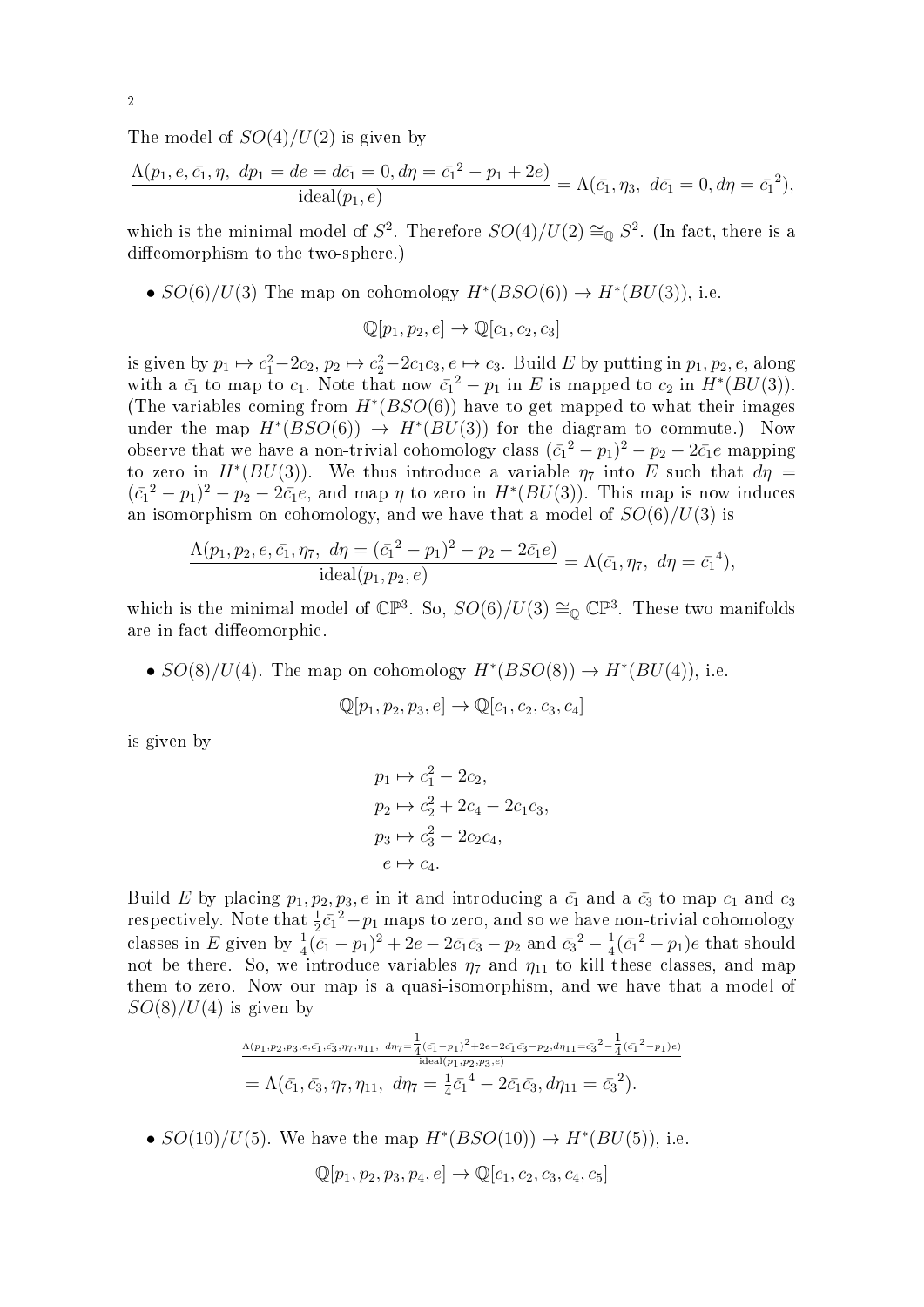given by

$$
p_1 \mapsto c_1^2 - 2c_2,
$$
  
\n
$$
p_2 \mapsto c_2^2 + 2c_4 - 2c_1c_3,
$$
  
\n
$$
p_3 \mapsto c_3^2 - 2c_2c_4 + 2c_1c_5,
$$
  
\n
$$
p_4 \mapsto c_4^2 - 2c_3c_5,
$$
  
\n
$$
e \mapsto c_5.
$$

We place  $p_1, p_2, p_3, p_4, e$  in E, map them accordingly to  $H^*(BU(5))$ , and introduce  $\bar{c_1}$  and  $\bar{c_3}$  to map to  $c_1$  and  $c_3$  respectively. We see that  $\frac{1}{2}(\bar{c_1}^2 - p_1)$  is mapped to  $c_2$ , and that  $p_2-\frac{1}{4}$  $\frac{1}{4}(\bar{c_1}^2 - p_1)^2 + 2\bar{c_1}\bar{c_3}$  is mapped to  $c_4$ , and so we introduce generators  $\eta_{11}$  and  $\eta_{15}$  to set

$$
d\eta_{11} = \bar{c_3}^2 - (\bar{c_1}^2 - p_1)(p_2 - \frac{1}{4}(\bar{c_1}^2 - p_1)^2 + 2\bar{c_1}\bar{c_3}) + 2\bar{c_1}e - p_3,
$$
  

$$
d\eta_{15} = (p_2 - \frac{1}{4}(\bar{c_1}^2 - p_1)^2 + 2\bar{c_1}\bar{c_3})^2 - 2\bar{c_3}e - p_4.
$$

From here, as usual, we see that the minimal model of  $SO(10)/U(5)$  is given by

$$
\Lambda(\bar{c}_1, \bar{c}_3, \eta_{11}, \eta_{15}, d\eta_{11} = \bar{c}_3^2 + \frac{1}{4}\bar{c}_1^6 - 2\bar{c}_1^3\bar{c}_3, d\eta_{15} = (2\bar{c}_1\bar{c}_3 - \frac{1}{4}\bar{c}_1^4)^2.
$$

•  $SO(12)/U(6)$ . We have the map  $H^*(BSO(12)) \to H^*(BU(6))$ , i.e.

$$
\mathbb{Q}[p_1, p_2, p_3, p_4, p_5, e] \to \mathbb{Q}[c_1, c_2, c_3, c_4, c_5, c_6]
$$

given by

$$
p_1 \mapsto c_1^2 - 2c_2,
$$
  
\n
$$
p_2 \mapsto c_2^2 + 2c_4 - 2c_1c_3,
$$
  
\n
$$
p_3 \mapsto c_3^2 + 2c_1c_5 - 2c_2c_4 - 2c_6,
$$
  
\n
$$
p_4 \mapsto c_4^2 + 2c_2c_6 - 2c_3c_5,
$$
  
\n
$$
p_5 \mapsto c_5^2 - 2c_4c_6,
$$
  
\n
$$
e \mapsto c_6.
$$

We build E by introducing variables  $\bar{c_1}$ ,  $\bar{c_3}$ ,  $\bar{c_5}$  (mapping to  $c_1$ ,  $c_2$ ,  $c_3$ ) alongside  $p_1, \ldots, p_5, e$ . We see that  $\frac{1}{2}(\bar{c_1}^2 - p_1)$  maps to  $c_2$  and that and that  $p_2 - \frac{1}{4}$  $\frac{1}{4}(\bar{c_1}^2 - p_1)^2 +$  $2\bar{c_1}\bar{c_3}$  is mapped to  $c_4,$  so we introduce generators  $\eta_{11},$   $\eta_{15},$   $\eta_{19}$  such that

$$
d\eta_{11} = \bar{c}_3^2 + 2\bar{c}_1\bar{c}_5 - (\bar{c}_1^2 - p_1)(p_2 - \frac{1}{4}(\bar{c}_1^2 - p_1)^2 + 2\bar{c}_1\bar{c}_3) - 2e - p_3,
$$
  
\n
$$
d\eta_{15} = (\bar{c}_1^2 - p_1)e - 2\bar{c}_3\bar{c}_5 + (p_2 - \frac{1}{4}(\bar{c}_1^2 - p_1)^2 + 2\bar{c}_1\bar{c}_3)^2 - p_4,
$$
  
\n
$$
d\eta_{19} = \bar{c}_5^2 - 2(p_2 - \frac{1}{4}(\bar{c}_1^2 - p_1)^2 + 2\bar{c}_1\bar{c}_3)e - p_5,
$$

whence we obtain that the minimal model of  $SO(12)/U(6)$  is

$$
\Lambda(\bar{c}_1, \bar{c}_3, \bar{c}_5, \eta_{11}, \eta_{15}, \eta_{19}, \eta_{11} = \bar{c}_3^2 + 2\bar{c}_1\bar{c}_5 + \frac{1}{4}\bar{c}_1^6 - 2\bar{c}_1^3\bar{c}_3, \eta_{15} = \frac{1}{16}\bar{c}_1^8 + 4\bar{c}_1^2\bar{c}_3^2 - 2\bar{c}_3\bar{c}_5, \eta_{19} = \bar{c}_5^2).
$$